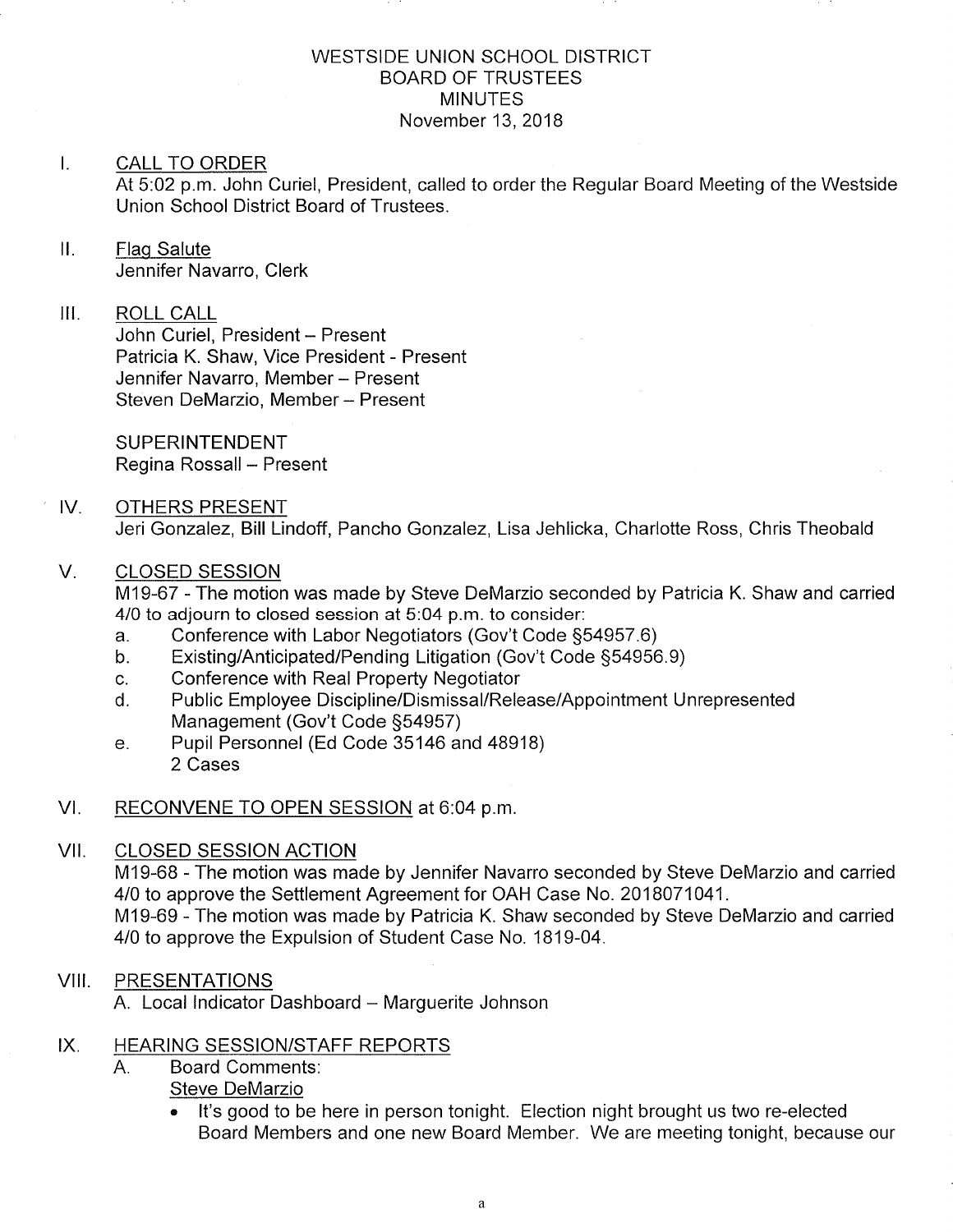Minutes Regular Board Meeting November 13,2018

B.

regular meeting is during the week of Thanksgiving. Have a Happy Thanksgiving and enjoy the break.

Jennifer Navarro

- Thank you, Marguerite, for you presentation this evening.
- I wish everyone a happy and safe holiday.
- I am looking forward to the CSBA Conference
- Patricia K. Shaw:

. I agree with everything that has been said. John Curiel

- . Congratulations to all of our winners; I look forward to working with each of you.
- I am looking forward to the CSBA Conference the end of November.
- . Thank you, Marguerite, for your presentation this evening.

Staff Reports:

- 1. Assistant Superintendent Administrative Services Shawn Cabey a. Nothing at this time.
- 2. Assistant Superintendent Educational Services Marguerite Johnson
	- a. Congratulations to Bill, Jennifer and John. We appreciate you putting yourselves out there.
- 3. Deputy Superintendent Robert Hughes a. Nothing at this time.<br>4. Superintendent - Regina Rossall

Mrs. Rossall reviewed the following items with the Trustees:

- a. I would like to also congratulate Jennifer and John on their re-election and Bill for his continued service to Westside as a Trustee. I would like to thank Amaka Donn and Travis Wilson for running for the Board.
- b. Thank you, Marguerite, for your presentation this evening
- X. PERSONAL APPEARANCES
	- A. Westside Union Teachers Association Representative Bob Dunham, President
	- California School Employee Association Representative Jeri Holmes, President  $B<sub>1</sub>$ 
		- . .Congratulations to Jennifer, John and Bill.
		- . Happy Thanksgiving to everyone.
	- Parent Teachers Association Representative  $C_{\cdot}$
	- WAVE Representative Jennifer Navarro and Robert Hughes D.
		- . Next meeting is Wednesday, November 14 at 6:30 p.m. in Room 4 at the District Office.
- XI. ITEMS FROM THE FLOOR Regular Session None
- XII. PUBLIC HEARING None

#### BUSINESS SESSION XIII.

Organizational/Governance

<sup>1</sup>. M19-70 - ltem <sup>1</sup>. Approval of the agenda of the Regular Board Meeting of November 13,2018, as submitted. The motion was made by Patricia K. Shaw seconded by Steve DeMarzio and carried 410.